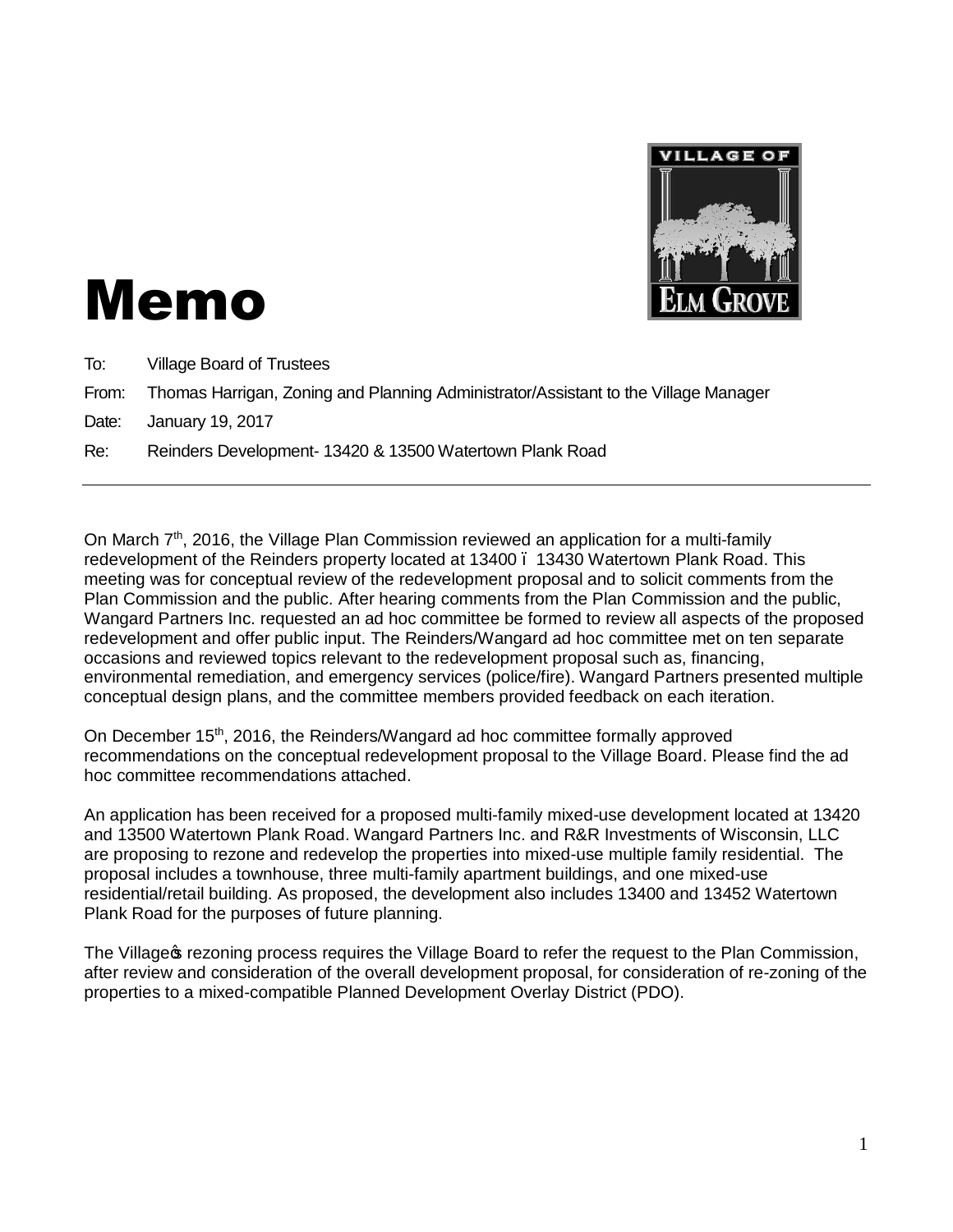Summary of the development proposal is as follows:

#### **Units**

The proposal includes a mix of 174 luxury multi-family housing units including apartments and townhomes.

· Minimum dwelling unit size of 834 SF (average dwelling unit size 1,118 SF)

## **Demolition**

To facilitate the development, the warehouse building located directly to the north of the Mill Place shops and the Quontset storage building are proposed to be removed, as is the Plank Road building currently located at 13500 Watertown Plank Road.

#### Zoning

The existing parcels are currently zoned as M-1 Limited Manufacturing District (Reinders), B-1 Local Business District (Mill Place Shops), and B-2 Office Business District (Elm Building, Plank Road Building). The applicants are requesting a rezoning of all of the properties to a mixed compatible PDO with B-2 and Rm-1 underlying districts. As this is one development, it would be a mixed compatible use PDO. Under §335-30 of the Village Code, an applicant may petition for the redevelopment of a site utilizing a PDO, which may encompass one or more individual lots, with allowed compatible uses. Allowed uses under the PDO include those uses expressly provided for as permitted, conditional and/or accessory. The Rm-1 districtos permitted uses include multiple-family dwellings.

Per Village ordinance, the intent of the PDO overlay district is to allow for development and redevelopment of a property though the use of coordinated site planning and diversification of location of structures and types and the mixing of allowable compatible uses. The PDO district is to allow for design flexibility, while at the same time maintaining use requirements in the underlying zoning district.

The proposed development will require a rezoning of the property from M-1 Limited manufacturing to Rm-1 Multiple Family Residential District, B-2 Office Business District, and to a Planned Development Overlay District.

## **Density**

The proposed density for the development is 174 units. The overall development parcel size is 9.68 acres. A mixed compatible use PDO District minimum acreage is 1.5 acres, provided that it is within the Village **Common Design Overlay District (defined under §335-12). The primary parcel was** removed from the Downtown Design Overlay in 2003 at the request of the owner, and would need to be placed back into it to allow for this development to meet the PDO acreage requirements. Under the Rm-1 District, the maximum density requirements are 8 units per net acre. Under the PDO overlay, the density may be increased to a maximum density of 12 units through a conditional use. The developer is seeking an enhanced density of 21 units per net acre. This density is also possible under §335-30F(3) provided that the Plan Commission determines the proposed project uniformly contains exterior and interior materials, design details, workmanship and features of an exceptionally high quality. The factors that allow for an enhanced density to the granted are as follow:

*[1] Whether the project will provide better utilization of the land and better preservation of natural resources than would otherwise be realized if the site were developed either in conformity with the density requirements of the underlying district or as a PDO District without the enhanced density.* 

*[2] Whether the project makes adequate provision such that an increase in residential density will not have an unreasonable adverse effect on neighboring properties, existing and/or proposed public*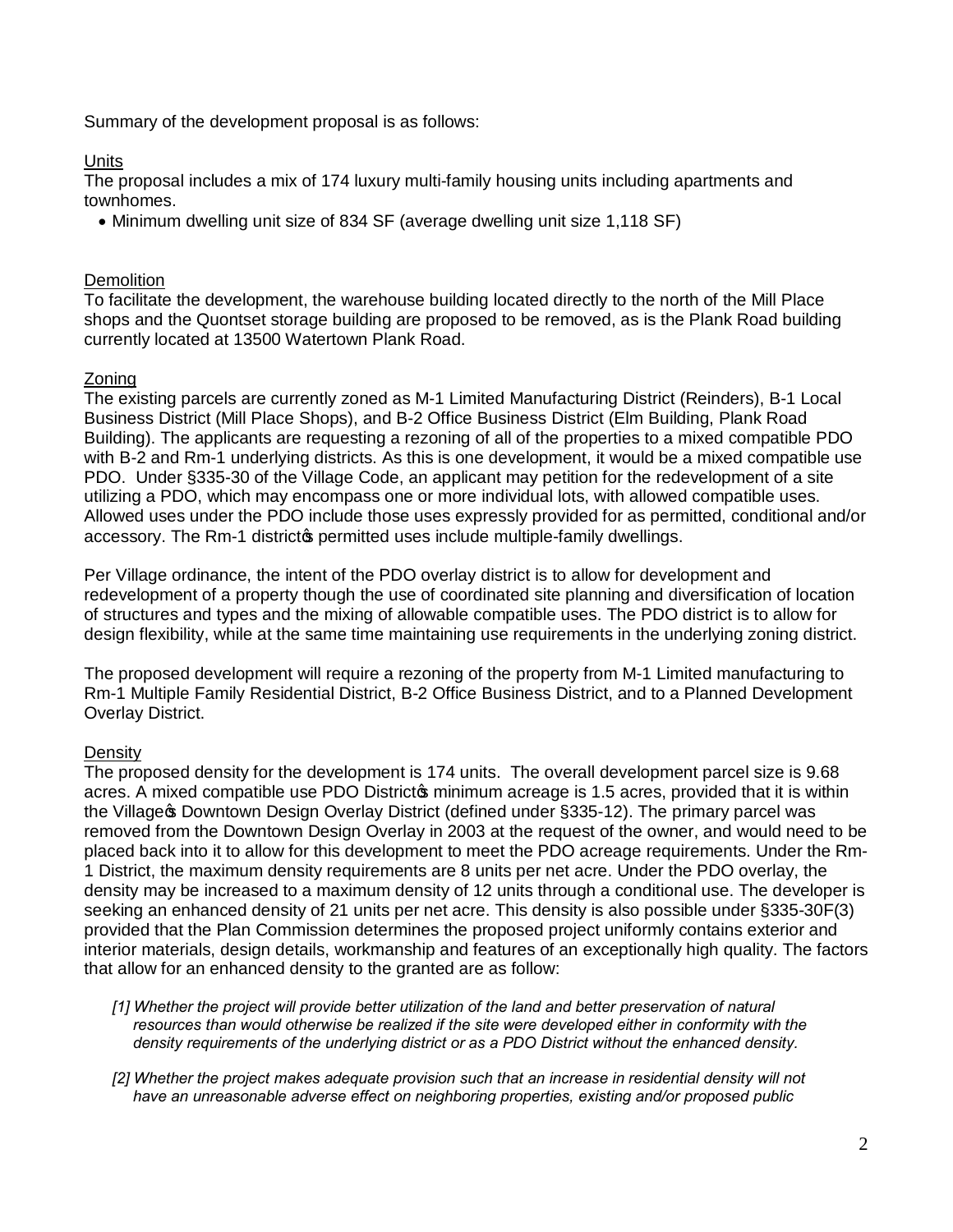*rights-of-way and/or municipal and other public services as a result of the type, intensity and frequency of the use(s) associated with the proposed project;*

- *[3] Whether the structures proposed for the project are harmonious with existing surrounding structures and land uses.*
- *[4] Whether building materials have been selected and are proposed to be utilized in a manner that is harmonious with the natural environment and the general character of other buildings and structures in the vicinity of the proposed development.*
- *[5] Whether the proposed project will result in the construction or upgrading of specific public infrastructure improvements that will benefit the public without cost to the Village.*
- *[6] Whether the proposed project will enhance an existing structure that is deemed beneficial to the character of the neighborhood where it is situated.*

Under 335-30F(4), the applicants were required to complete a residential density calculation as required for a mixed compatible use PDO. This calculation takes into account the amount of nonresidential use in the proposed project. The applicants have provided the Village with a calculation regarding the density, factoring in the total interior square footage for all residential units and all nonresidential units, the number of anticipated residential units and the total land area. The calculation is provided in the application materials as Schedule B – *Effective Residential Density (ERD) Calculation.*.

# **Height**

Under Rm-1 zoning the maximum allowable height for principal structures cannot exceed 36 feet. Principal structures that have exposed foundations on side or rear yards cannot exceed 46 feet. Per §335-30D(2), PDO districts may deviate from requirements of the underlying zoning district with respect to maximum building height. The Plan Commission would need to determine if the proposed height of the project to building is acceptable. As proposed, there is a maximum building height of three stories above a partially exposed basement parking level, totaling 56q6+.

## **Setbacks**

The Rm-1 district requires a setbacks of 50 feet from the street right of way, 20 feet side yard setback and 25 feet rear yard. Per §335-30D(2), the PDO overlay allows for a development to deviate from the setback requirements of the underlying zoning district. The applicant has proposed the following setbacks as shown on the enclosed site plan drawing:

- 27 of rom the abutting street right-of-way for the residential buildings (From Elm Grove Road)
- 25 of or the mixed-use building (From Watertown Plank Road)

## Building Footprint & Impervious Surface

The Rm-1 district places the maximum allowable building footprint at 30% of the lot area and maximum impervious surface at 65% of the lot area. The proposed building footprints and impervious surface calculations are not available at this time.

# Parking

§335-32 requires that multiple family dwellings provide 2 parking spaces per dwelling unit, and 1 parking space for each 200 square feet of floor area for retail usage. The proposed development is 174 units, which requires a minimum of 348 spaces for the residential component. The applicants have proposed a total of 518 parking spaces, which includes 254 enclosed in underground parking and 264 surface parking spaces.